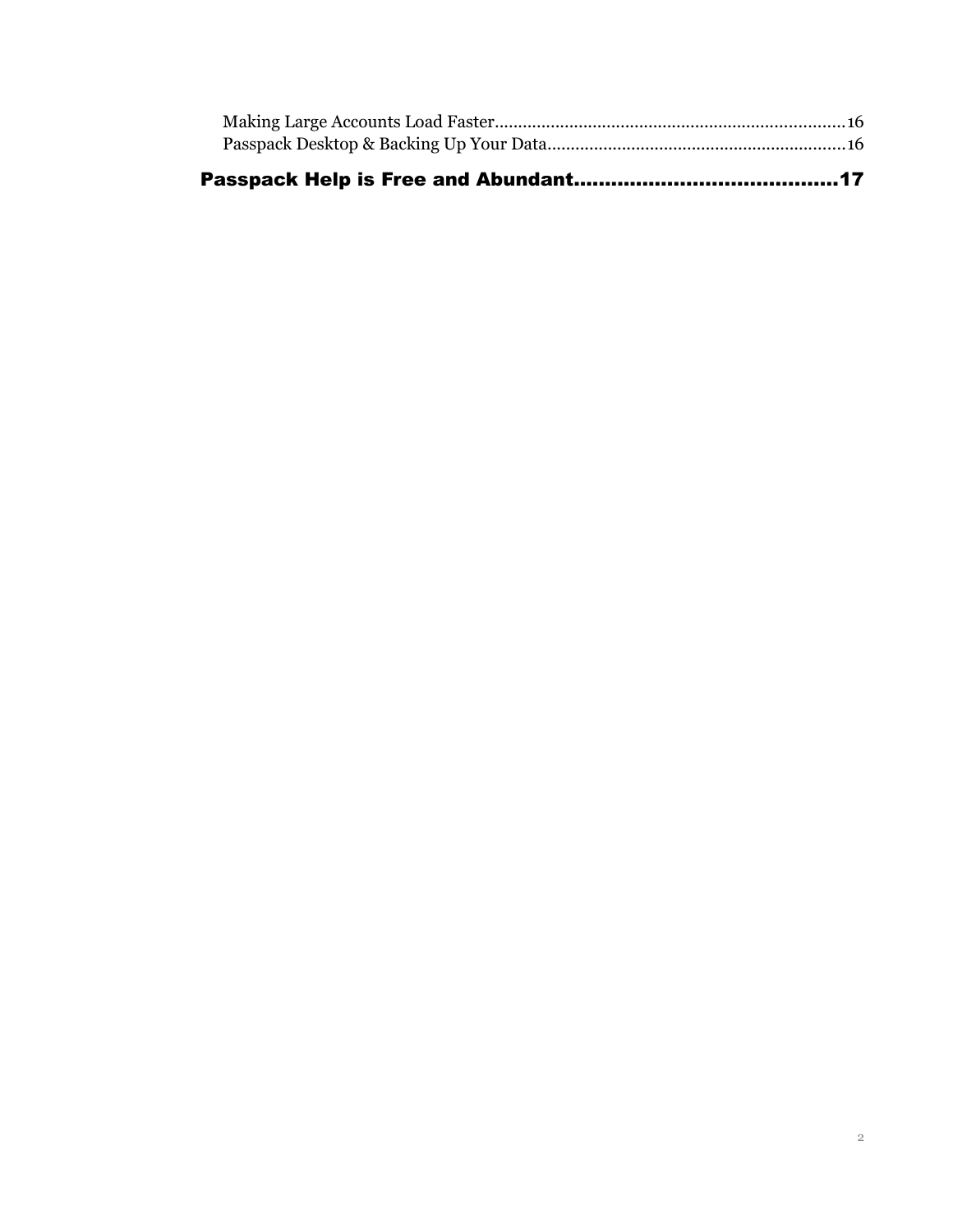# Introduction

Congratulations! You're about to take an important step in protecting one of your company's most important assets: its passwords. We're thrilled you've chosen us as your partner. We believe you'll find Passpack a big relief from day one, and hope it'll become an integral part of your business as you grow.

When used correctly Passpack is an important tool in your collaboration toolbox. It'll reduce time spent on solving password issues and let you securely interact with customers, partners and staff. As a bonus, it'll also automatically log you and your entire staff into websites with the click of the *Passpack It!* button.

This guide will take you through the basic steps to get your business account properly set up as a shared centralized password repository.

While Passpack is a stable, fully-working software, we are constantly working to improve it. So please let us know anything we can do to make password management easier for you and your company. And of course, should you have any questions, please don't hesitate to ask for help:<http://help.passpack.com/contact>

> **Wishing you happy packing,** *The Passpack Team*

Thank goodness you no longer have to choose between bloated Single Sign On systems, and spreadsheets. Passpack fills the gap with affordable password management for businesses of *all* sizes. "

*- Tara Kelly, Passpack Founding Partner*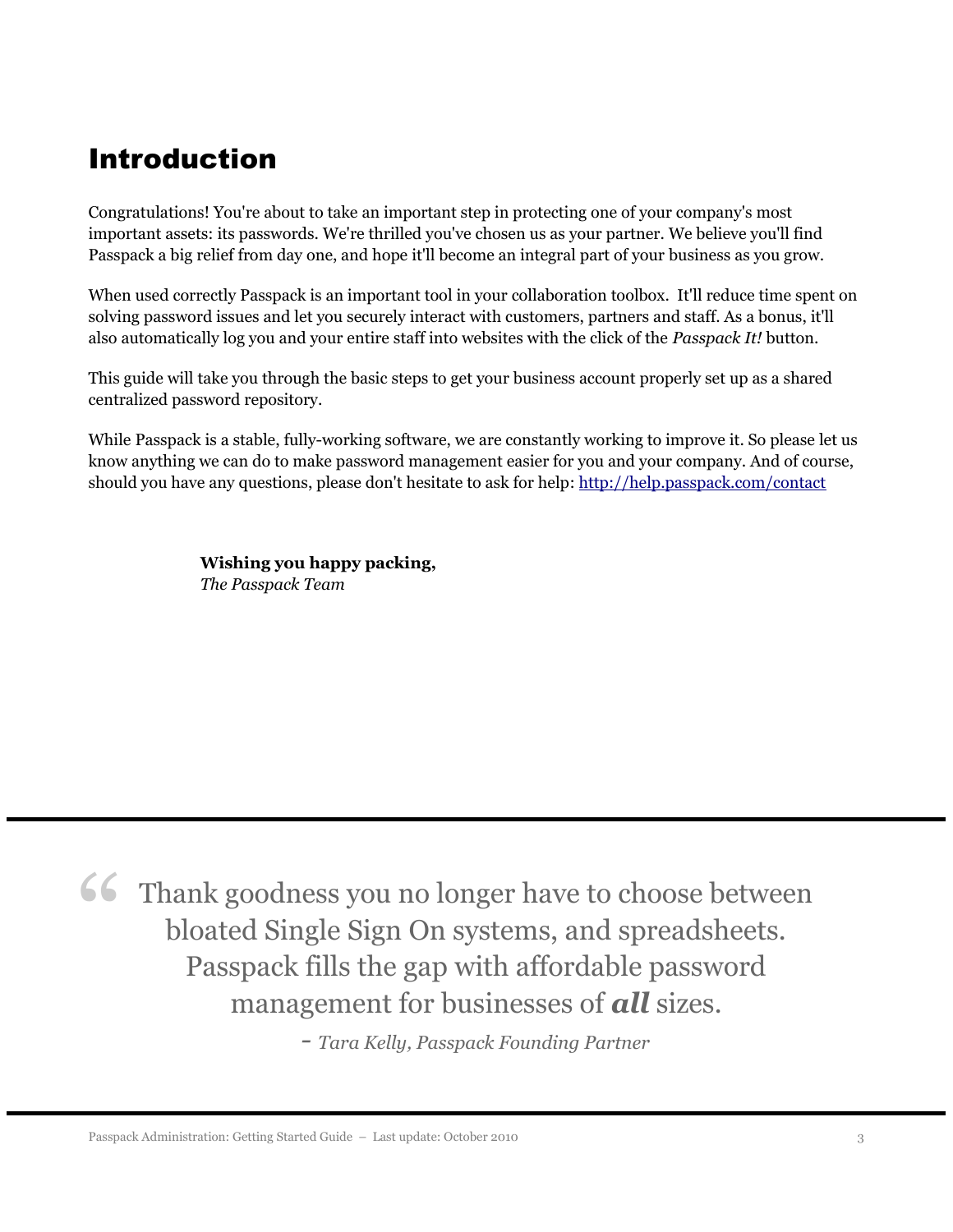### Browser Requirements

Passpack aims for compatibility with most popular modern browsers, and has been tested on the latest stable versions of **Google Chrome, Opera, Firefox, Safari, Internet Explorer 7+**. Other browsers may also work just fine, however we do not test for them specifically. Passpack also has limited support for Internet **Explorer 6**, though we recommend you use it only in situations in which you have no other choice – it is extremely slow and not all features are available.

You may access Passpack with **iPhone, iPad, Android** or other smart phone at [http://m.passpack.com](http://m.passpack.com/)

# Things to Have On-Hand

We're assuming that you're following this guide because you are setting up the main password repository for your company, and you plan on provisioning passwords to other people inside and/or outside your organization. To achieve this goal quickly, you should have the following items on hand:

- **List of emails** for all the people you'll be sharing with.
- **A CSV file** with all your passwords.
	- If you already use a different password manager, you can likely export them from there.
	- If you are currently using a spreadsheet, you should be able to "save as" a CSV file.
	- If you're not using any system yet, you can collect all your passwords into a spreadsheet and save them as a CSV, as an intermediate step.
- **A printer**. We *highly* suggest you print your Passpack login credentials.

You may also want to give some thought as to how you'd like to set up your Shared Users and Groups. See the next section, [Some Basic Concepts,](#page-3-0) for more information.

**With these items ready, it should take you less than an hour to be completely up an running.**

### <span id="page-3-0"></span>Payments & Billing

Passpack accepts all major credit cards, as well as PayPal payments. You need only purchase *one* upgrade for your entire company. All your clients, partners and employees are welcome to use Free accounts.

You must first sign up for a free account, then go to **Account > Packages & Pricing** to upgrade to a premium version. You'll make your payment during the upgrade. From the moment of payment, all accounts also have a 30 day money back guarantee.

You may download your paid invoice from **Account > Billing & Invoices** menu in your account.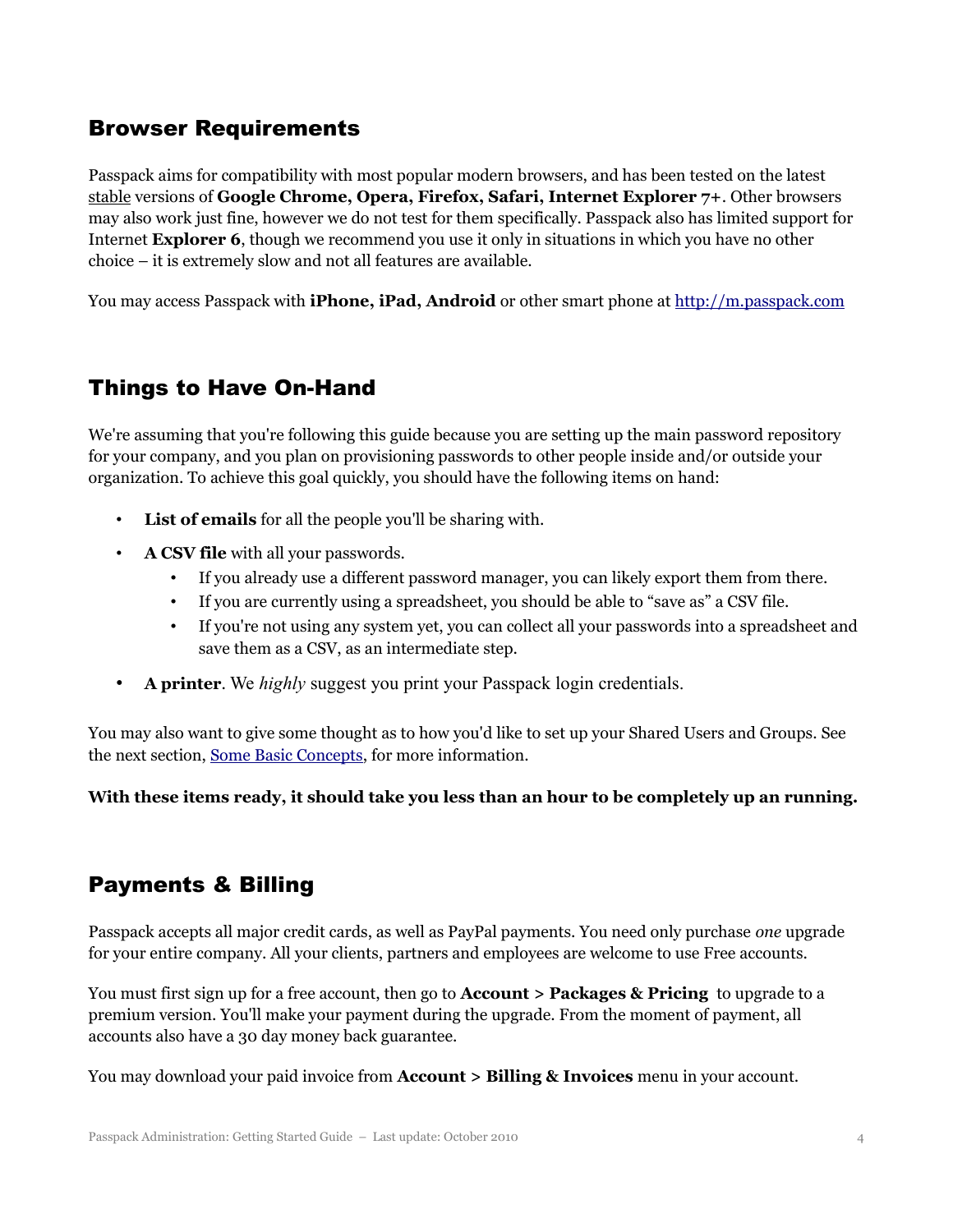# Getting Acquainted

# Shared Users, Groups & Permissions

Passpack gives you a set of tools to organize and distribute your passwords according to your specific needs.

- **People** contacts you can communicate with via secure messages, or add to your Shared Users. You may have an unlimited number of People in your account.
- **Shared Users** contacts that you have chosen to actively share passwords with. This may be in order to provision passwords to employees (each employee would be a Shared User), or to collaborate with external partners (each partner would be a Shared User). The number of Shared Users you may activate depends on the Passpack upgrade you purchase.
- **Groups** for organizing your Shared Users. Good candidates for groups are, for example, all users in a certain department or all users involved with a certain client or client project. The number of Groups you may create depends on the Passpack upgrade you purchase.
- **Permissions** "view only" or "view & modify". Permissions are set on a per-password basis. When you share with a Group, everyone in that group will be assigned the same level of permission.

#### Example: Sharing with the Sales Department

You can share your passwords either with single Shared Users, with an entire Group, or both. For example, if Sally, Sean and Sam all work in the sales department, create a group called **Sales** and assign Sally, Sean and Sam to it. You can then share as many passwords as you'd like passwords with the S**ales** group and they'll automatically appear in Sally's, Sean's and Sam's accounts. Whenever a password is updated or deleted, those changes will also be immediately reflected in Sally's, Sean's and Sam's accounts.

Should someone quit, just remove them from the **Sales** group and they'll no longer have access to those passwords. When you hire a replacement, add them to the **Sales** groups and all sales passwords will automatically appear in the newcomer's account.

Let's assume you choose to give the group **Sales** "view only" permissions - that means Sally, Sean and Sam can see the passwords, but they can't change them. Let's also assume that you have two other people who need access as well. For example, Jane is the head of the sales department and so needs complete "view & modify" permissions to all sales passwords. Plus, John the IT guy needs "view only" access for a couple of passwords, but the rest he shouldn't see at all. Below is a sketch of what all that would look like:



Passpack Administration: Getting Started Guide – Last update: October 2010 5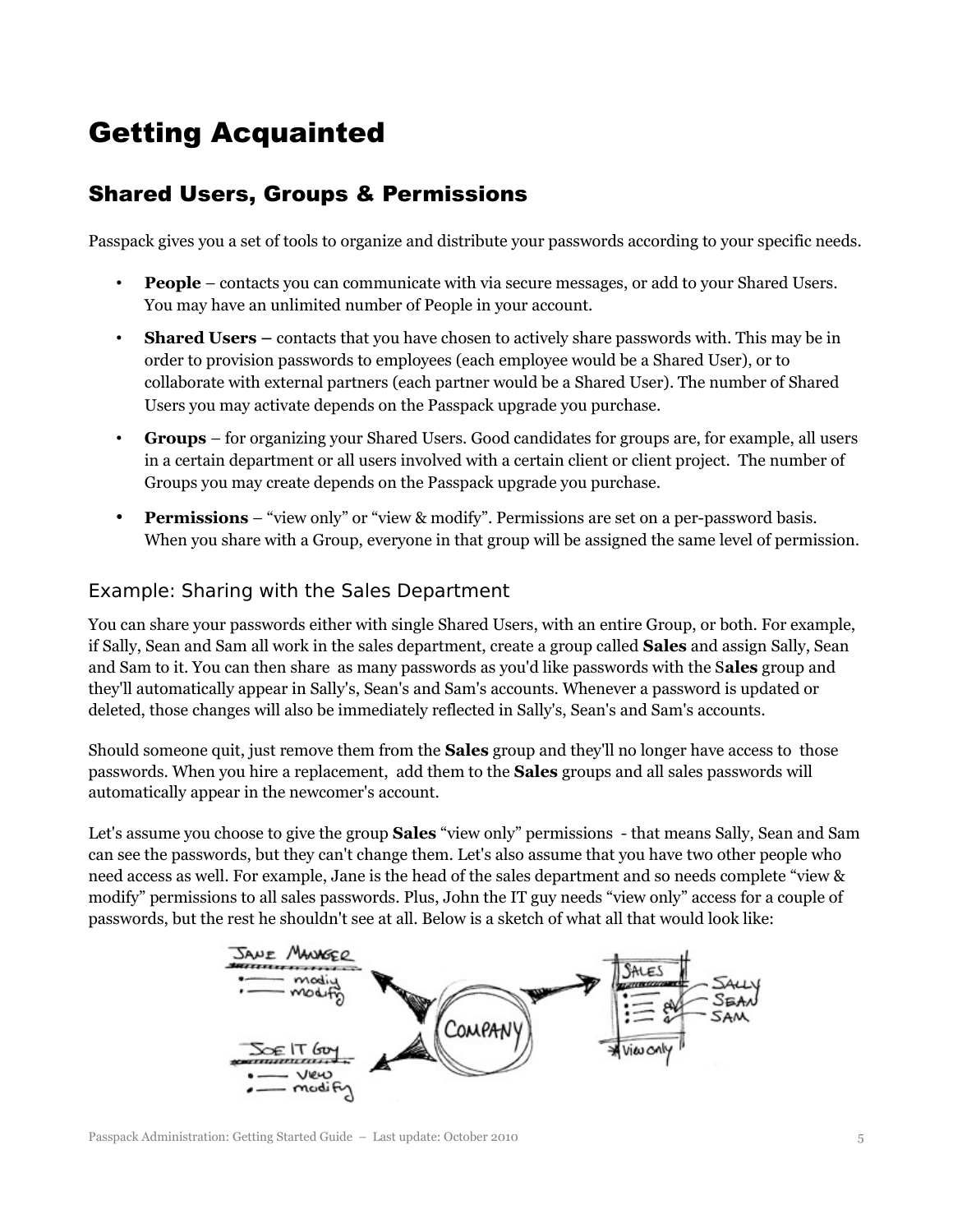# Your Password List

The **Passwords** tab is where you can see your list of password entries. From here you can delete entries, add new ones or modify existing ones.

| <b>PASSPACK</b><br>Passwords<br>People<br>Home | Messages                        | Auto-login   ▼<br>Settings $ \mathbf{v} $ | Tools $ \blacktriangledown$<br>Account <del>v</del><br>Help |
|------------------------------------------------|---------------------------------|-------------------------------------------|-------------------------------------------------------------|
| Bulk edit your entries                         |                                 |                                           |                                                             |
| 45 entries unpacked, of which 13 are favorites |                                 |                                           | $-$ Add New<br><b>PT</b> Undo All                           |
| amazon<br>search                               | Go Name                         | Tags                                      | (click to copy content)                                     |
|                                                | Μ<br>Amazon                     |                                           | ⊠ ≭ ⊠<br>✿                                                  |
| <b>Quick Filters</b>                           | Bluehost Reseller account<br>z. | email ftp host                            | 出西日日 ☆<br>A                                                 |
| All unpacked entries (45)                      | Craigs List<br>α                | classifieds jackieo                       | ◙发⊠<br>圓☆                                                   |
| $\sum$ Favorites (12)                          | del.icio.us<br>σ                | bookmark                                  | 8000 ☆<br>A                                                 |
| show more                                      | Ø<br><b>DIGG</b>                |                                           | 日國來國<br>o<br>ŵ                                              |
| Tags: change to List view                      | docstoc.com<br>σ                |                                           | 米函目<br>8<br>✿                                               |
| untagged (22)                                  | GMail (work)<br>α               | google                                    | ▣☆<br>* ∞<br>я                                              |
| artichokepalace bookmark                       | GMail Jackie O<br>Ø             | email                                     | 回☆<br>А<br>累固                                               |
| classifieds <b>domain</b> email                | Happy Baby (Bluehost)<br>Ø      | domain ftp host                           | 回☆<br>₩⊠                                                    |
| ftp $_{\text{google}}$ host $_{\text{images}}$ | Jack's Grill (BlueHost)<br>Ø    | ftp                                       | 回☆<br>≭⊠<br>А                                               |
| jackieo music openid                           | Ø<br>Last.fm                    | music                                     | $* \n\in \mathbb{R}$<br>8<br>✿                              |
| shopping tool undefined<br>webmaster           | Smallbusiness.com (Wiki)<br>Μ   |                                           | A<br>$*$ $\circ$ $\circ$<br>岙                               |
|                                                | Ø<br>Yahoo!                     |                                           | 0800<br>ਮੈ                                                  |

On the right-hand side of your list, you have various options for searching and filtering your password list, including tags. Clicking on any item in the list itself, will open the Entry Window for editing.

Personalize the number of rows and information shown in each row under **Settings > Appearance**.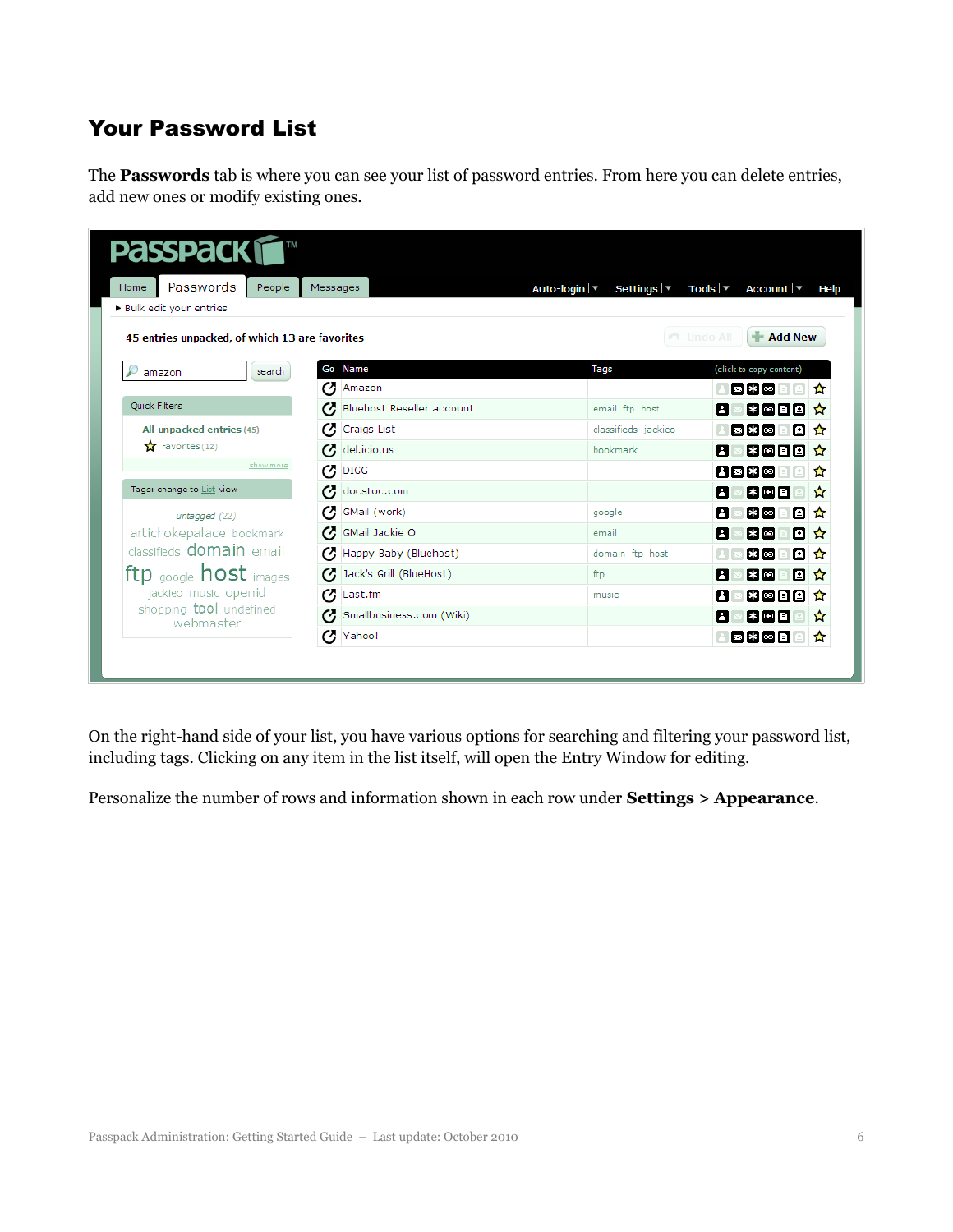### The Entry Window

Each password is contained in a record called an *Entry*. Below is an illustration of the *Entry Window* – the popup form you will use to enter any passwords manually. Once you are set up, the majority of the time you spend in Passpack will be using the Entry Window.

| <b>Entry Details</b>                                                                                                                                                                                                             | <b>Help</b>                                                                                                                                                                      |
|----------------------------------------------------------------------------------------------------------------------------------------------------------------------------------------------------------------------------------|----------------------------------------------------------------------------------------------------------------------------------------------------------------------------------|
| <b>Bluehost Reseller account</b><br><b>Name</b>                                                                                                                                                                                  | <b>Notes</b> Options Sharing<br>Owner<br>B<br>(313 of 1280) hide                                                                                                                 |
| User ID<br>a jackieodesign.com<br><b>이 사고 무대 전에 있는 무대 전에 사고 무대 전에 도와 두 번 수 있는 것이 있다.</b><br>이 사고 그래서 이 사고 그래서 사고 그래서 이 사고 그래서 이 사고 그래서 이 사고 그래서 이 사고 있다.<br>-<br>Password<br>Ishow<br>Click above to select password, then copy. | SUPPORT: (888) 401-HOST<br>https://www.bluehost.com/<br>jackieo@gmail.com<br>Google adWords PromoCode: 105664288943                                                              |
| Show password history<br>Link (ク<br>® https://www.bluehost.com/<br>Email<br><b>RSI</b>                                                                                                                                           | CP USER jackieodesign<br>IP 100.100.1.1<br>FTP  ftp://jackieodesign@100.100.1.1<br>/public_html<br>POP/SMTP mail.jackieodesign.com<br>TEMP URL http://100.100.1.1/~jackieodesign |
| Tags<br>e email ftp host                                                                                                                                                                                                         |                                                                                                                                                                                  |
| ⊠ Email to<br><b>命</b> Delete                                                                                                                                                                                                    | Cancel<br>OK                                                                                                                                                                     |

➊ **Name** (required) - First, give each entry a name. This will be what you'll see in your password list.

**O** User ID - Enter the user id needed to login to the website (sometimes called login name or user name). Be sure to be case specific.

**S** Password - Enter the password for the website in the password field. To protect your password from spying eyes, it may be hidden (scrambled looking). To view the password, press the **show** button. To hide it, press **hide**. You can not change the password while it is hidden. When shown you'll see a compact password generator. Press **Suggest one** to make and fill a new password into the password field.

|         | Password   * 9RpCIJyrgYm8T                                                                               |
|---------|----------------------------------------------------------------------------------------------------------|
| Quality |                                                                                                          |
|         | Suggest one: $\begin{bmatrix} -13 & + \end{bmatrix}$ abc ABC 012 $\left(5^{2}/\right)$ $\left(67\right)$ |

➍ **Link** - Use the Link field to paste in the URL (website address) where you log into the website. Once entered, you can click on the 洱 icon to be taken to directly to the website. If you've installed a *Passpack It!* button, you'd then click it to automatically fill in the website's login form.

➎ **Email** – Enter the email address associated with this website.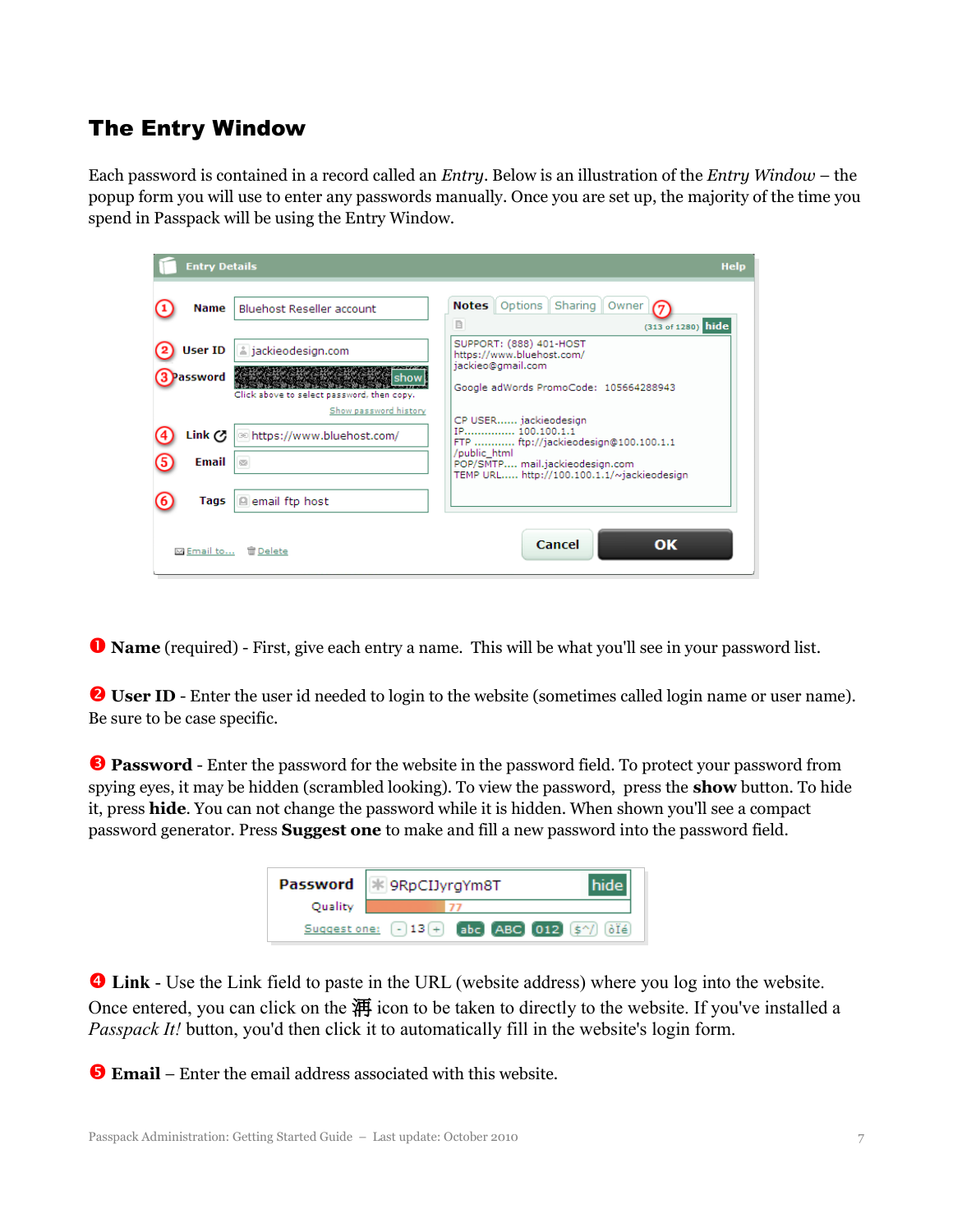**Tags** - Tags are one way that you can choose to search through and filter your password entries. You can enter as many as you like, and make them whatever you like. Those tags will appear in the entry, and in the tags pane to the left of your main list of password entries. Since everyone likes to organize their account in a different way, tags are considered personal, and are not be shared with others.

*D* Notes – Add any additional information you may need here, up to 1024 characters.

#### Options Tab

You may set additional options for any entry. In most cases you will not need to change the defaults.

- An entry can be set as a **Favorite** or not. Favorite entries will appear in your password list with a yellow star next to them. They may also be used in combination with **Settings > Startup Options** to make large accounts (which central repositories typically are) load up more quickly.
- Every entry has a **Security Level** on a scale of 1 to 3, corresponding to the strength of encryption.
	- 1 is the lowest encryption (use for things like password-less bookmarks),
	- 2 is the default encryption and is strong enough for nearly all your needs (perfect for passwords and financial data),
	- 3 is the highest level of encryption and can be used when you feel you need better-than-thebest security (use for the access code to a nuclear power plant). Level 3 is heavy duty stuff, overuse may slow down your account. Again, 2 is the default and usually the best choice.
- Some websites, in particular gambling and "lifestyle" sites, use what's called **Basic Authentication**. Check this if the entry is for such a website, and you'd like to auto-login to it.

### Sharing Tab

This is where Passpack does its magic. You may share an entry with single users or entire groups simply by ticking off the checkbox next to their names in the Sharing tab. For each person or group you choose to share with, you can also choose whether they can just view the entry, or modify it as well.

Modifying the sharing settings via the Entry Window is handy when creating a new entry to share right off the bat, or when making fine-tuned changes to a single entry's sharing. To handle share or un-share multiple entries at a time, use bulk sharing instead (covered later).

### Owner Tab

When you create an entry, Passpack considers it "yours": you are the owner. Similarly, when someone else creates an entry from within their account, *they* are considered the owner. Since your staff may often need to create entries on behalf of the company, Passpack allows for the transfer of ownership of entries by choosing a name from the combobox in the Owner tab. This may be done at the time the entry is created, or anytime thereafter.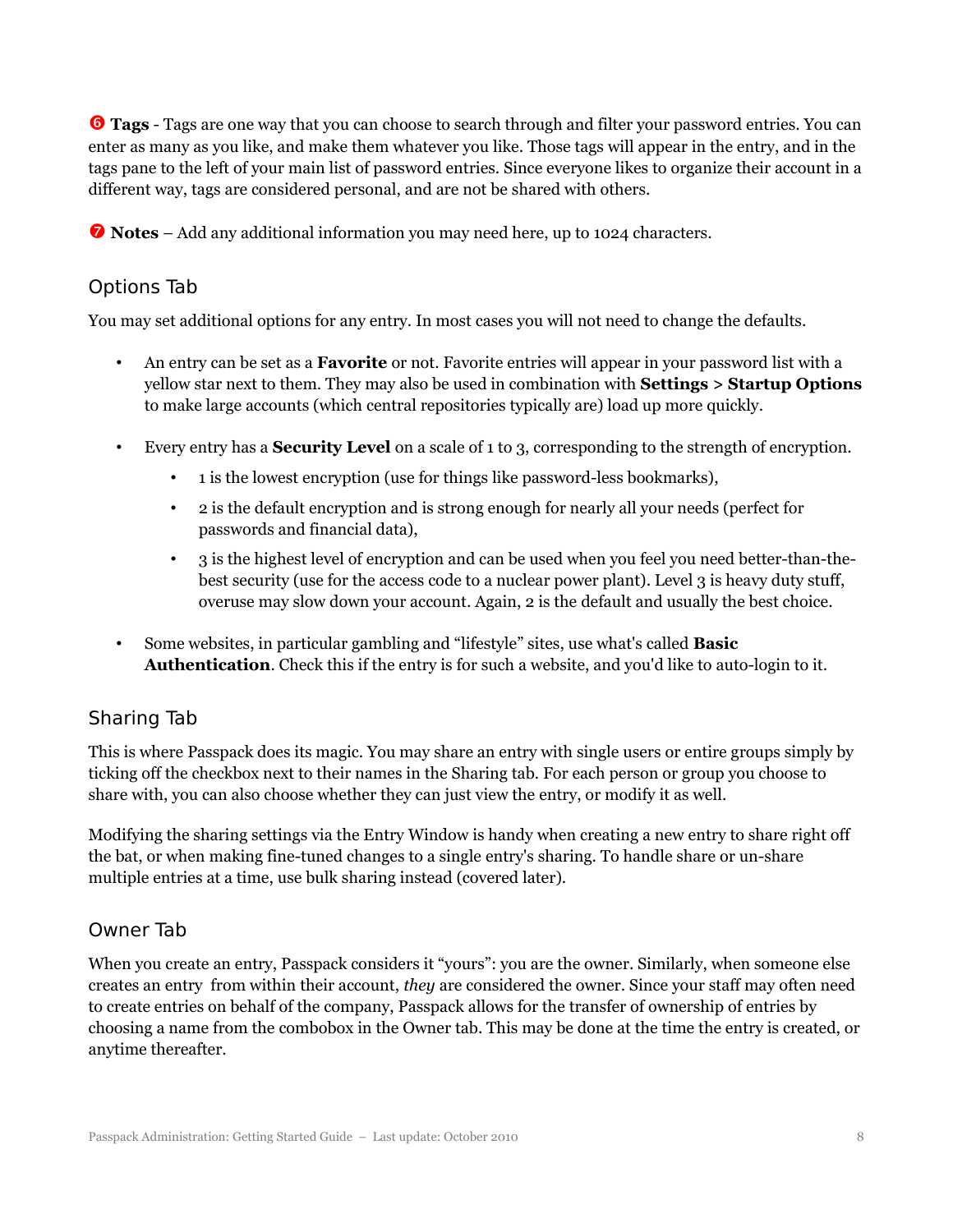# Creating Your Company Account

To create your company account, go to [http://passpack.com](http://www.passpack.com/) and sign up for the package which best suits your needs. The registration process is 2 steps.

#### 1. Choose Your User ID, Password & Email

Providing your *Email* is optional but highly recommended. Without a confirmed email associated with your account, we may not be able to provide you with complete customer service.

#### 2. Choose Your Packing Key

The Packing Key is "what protects your data" so choose a good one. We suggest using a sentence because it's both strong, and easy to remember. The longer the better, using spaces or punctuation is a good idea. As you type, notice the quality bar under the field which indicates how strong your Packing Key is. Try to achieve a quality rating of 80 or better. Examples of strong Packing Keys:

- Fresh string beans taste better when they're green.
- My first job as a twelve year old was cutting potatoes.
- Who said Elvis has left the building?

**After choosing your Packing Key, you have immediate access to your new Passpack account.** Before proceeding you may also want to:

#### Print Your Packing Key

Your Packing Key is the most important key in the entire Passpack system. It is known by you, and only by you, and you will have to type it often. It is what protects all of your passwords and keeps them private both while in transit over the Internet and on Passpack servers. No Passpack staff member has access to anything you store in your account because no one knows your Packing Key. *If you lose it, we can not retrieve it and you may be locked out of your account forever.* No joke.

That would be a disaster right? Yes it would. That's why you should print it and keep it safe. In the **Home** tab inside your Passpack account, click the **Print your credentials** link.

#### Confirm Your Email

If you provided an email during registration, you'll receive a confirmation email from Passpack. Just click on the link in that email and you're all done. In the event the link isn't working for you, there is a *confirmation code* that you may enter manually under **Account > Manage Email**.

You do not need the confirmation code to login, it's a temporary code for email confirmation only.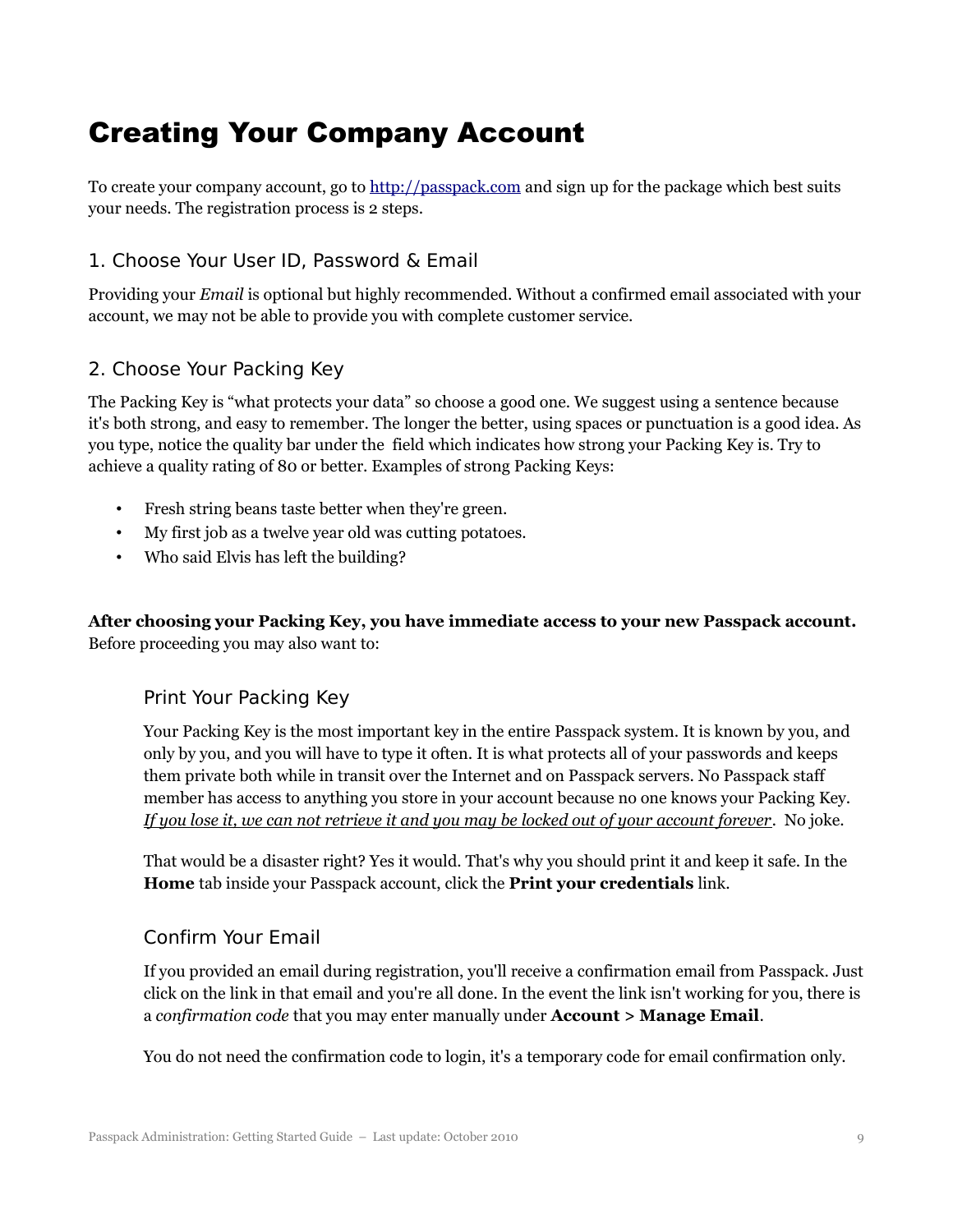# Setting Up Shared Users

In order to take advantage of the sharing and collaboration features, you first need to go through a short activation screen. You need only do this one time. Click on your **People** tab.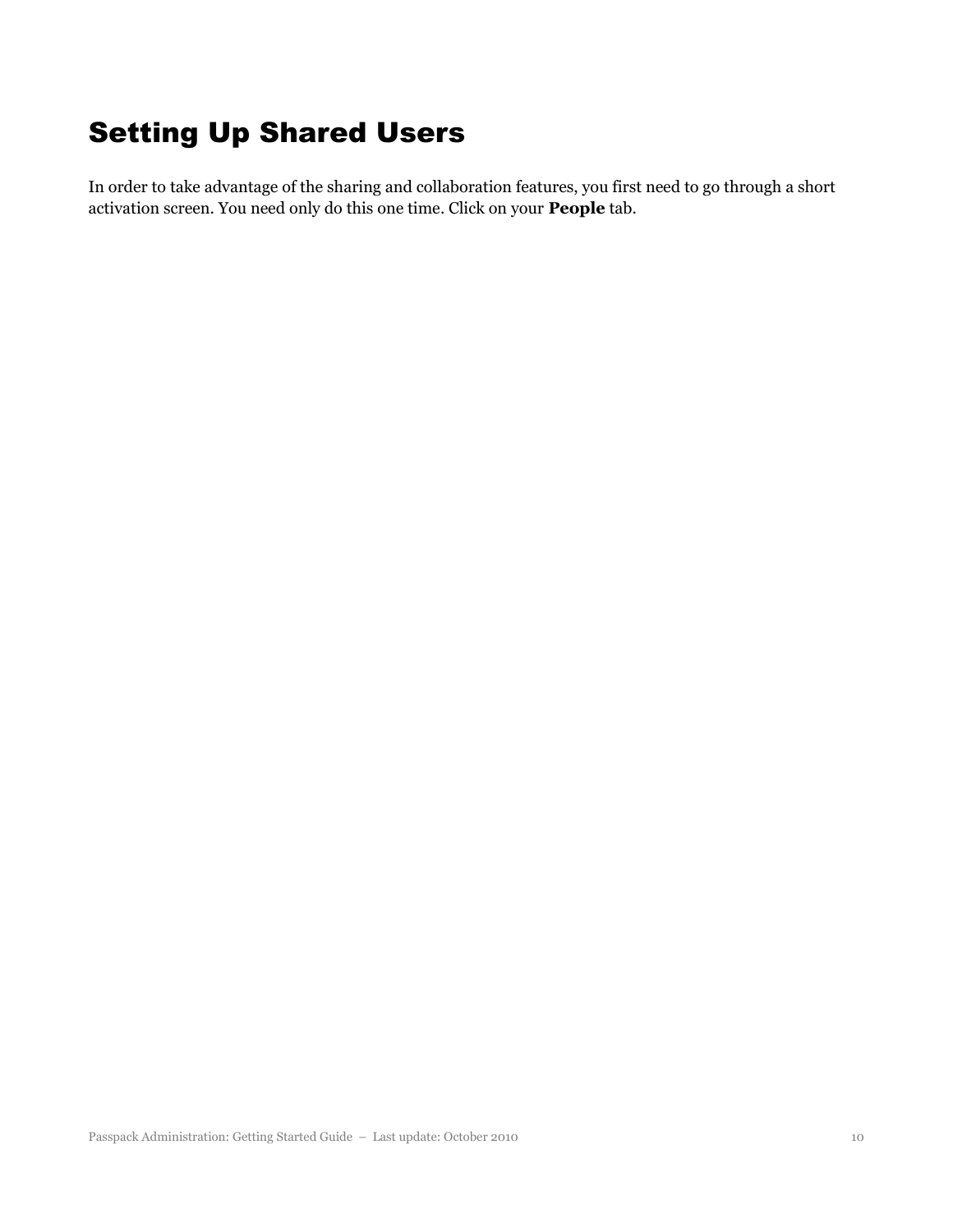

➊ Type in a *Nickname* which will be used to identify the main repository to the other people you'll be collaborating with. You may want to use your company name.

➋ Choose **Generate the keys server side** if you use Internet Explorer or have a slow computer. Otherwise, leave the default **Generate the keys in the browser** selected. If your browser prompts "Do you want to stop the script from running?" Say "no" and be patient, there is some complex cryptography happening right now. You only have to wait this long once during set up. However, if your browser appears to completely freeze, stop the process and switch to the **Generate the keys server side** option.

➌ We suggest you logout of your account, then log back in before proceeding.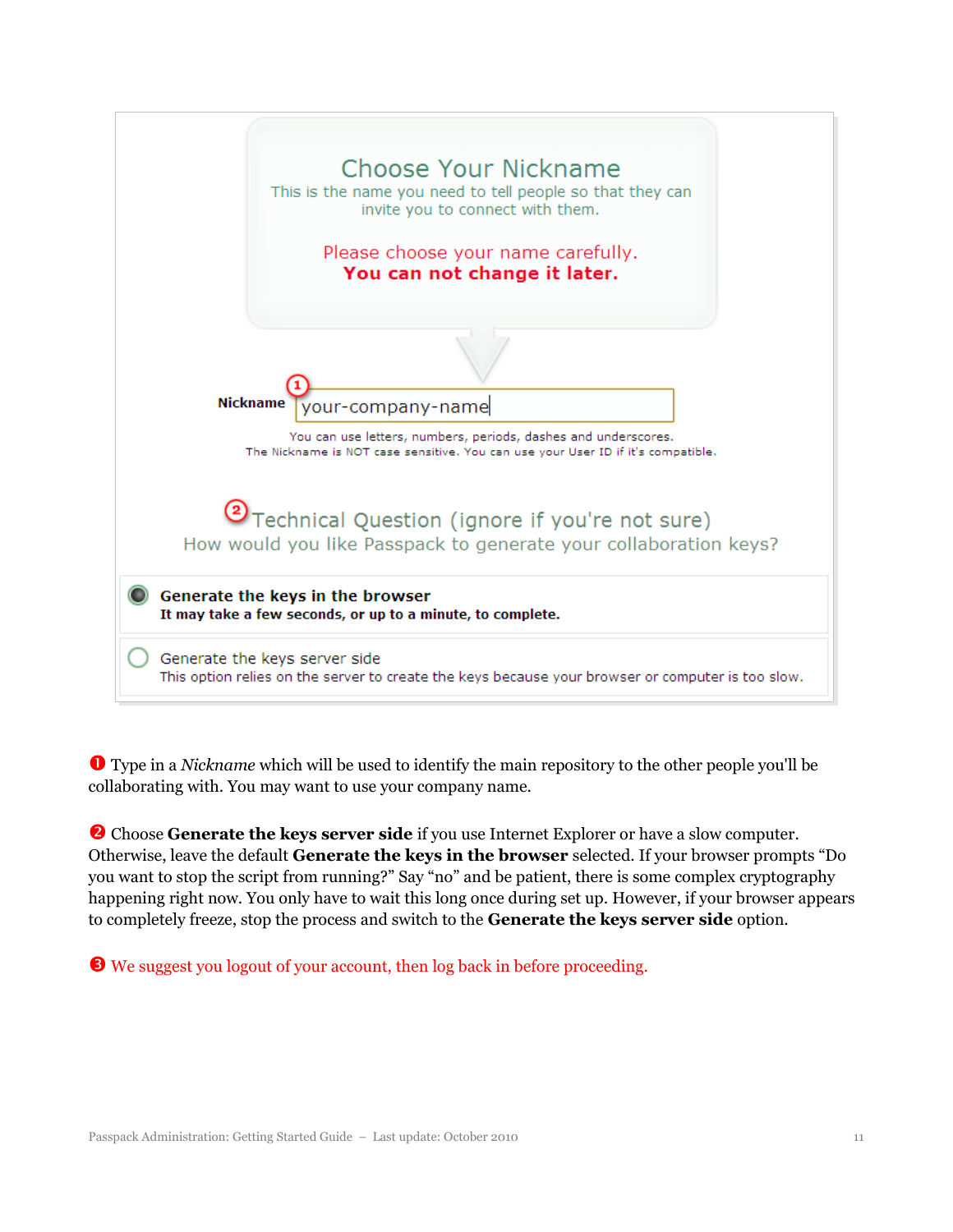# Getting Your Team Connected

#### 1. Everyone Gets a Passpack Account

First step is to get your staff signed up. Each person will sign up for a Free Passpack account and choose a Nickname. You may use the template email below which contains some useful links for them.

#### Hello.

We're going to start using a product called Passpack to manage passwords. To get set up, I need you to do two things. It should take about 5-10 minutes.

1. Sign up for a Passpack account here: https://www.passpack.com/signup/

2. Follow these instructions to activate the collaboration features. You'll have to pick a Nickname which you're going to have to tell me, so please choose something appropriate: http://help.passpack.com/knowledgebase/idx.php/0/107/

When you're done, email me with the Nickname you chose in step 2, and I'll take care of the rest.

Thanks!

#### 2. Populate Your People Tab

As you receive the Nicknames they've chosen, you may invite them to connect. Click the **People** tab, then press the **Invite Someone** button. On the popup screen, type in the Nickname and add a short note to identify yourself. Since you are connecting with someone who will then have access to your company passwords, and vice versa, Passpack must ensure that a true trust relationship exists between you two. They must *explicitly* accept your invitation before you can proceed.

#### 3. The Preliminary Chat

When the person on the other end receives your invite, they can choose to accept it right away, or they may ask you some more questions to make sure it's you. This chat should be used only to assure each other that you're adding the right person. At any time, you can click the **Manage Invite** link next to the person's name in your **People** tab. Here are some actions you can take from within the invite history:

- **Revoke Invite** if you originally sent the invite, and have since changed your mind.
- **Accept** if you received an invite that you would like to accept.
- **Refuse** if you have received an invite that you do NOT want to accept.
- **Reply** allows you to continue the chat.

#### 4. Convert to Shared Users

Once the invite as been accepted, click the **Start Sharing** link next to their name in your list of People. An orange SHARING tag will be appended before their name.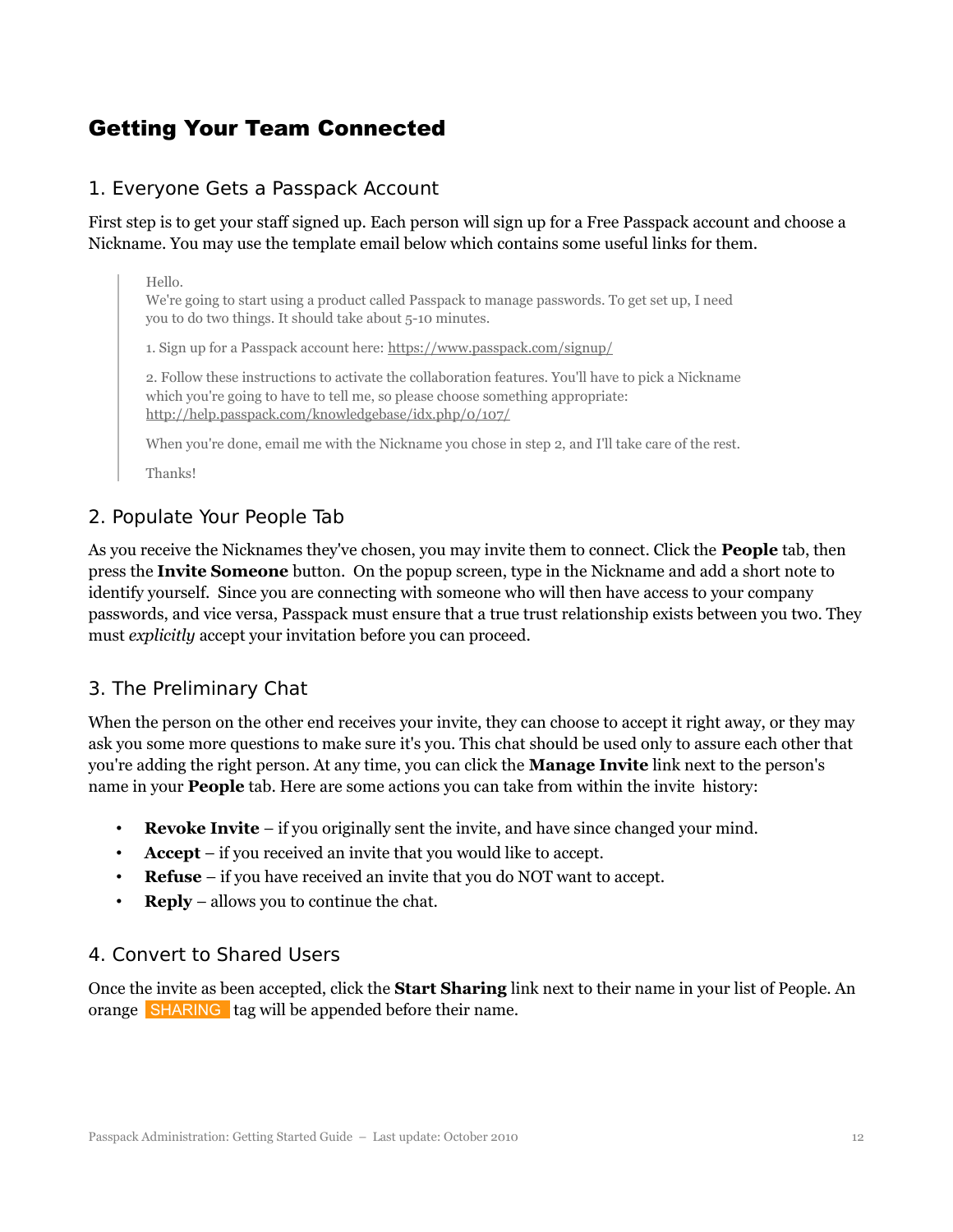# Creating Groups

You should create Groups for departments or teams that will frequently share common passwords. To add a new group, or to manage your existing ones, click the **Manage Groups** link just underneath your **People** tab  $(\mathbf 0)$ . This will open a popup window similar to the one shown below.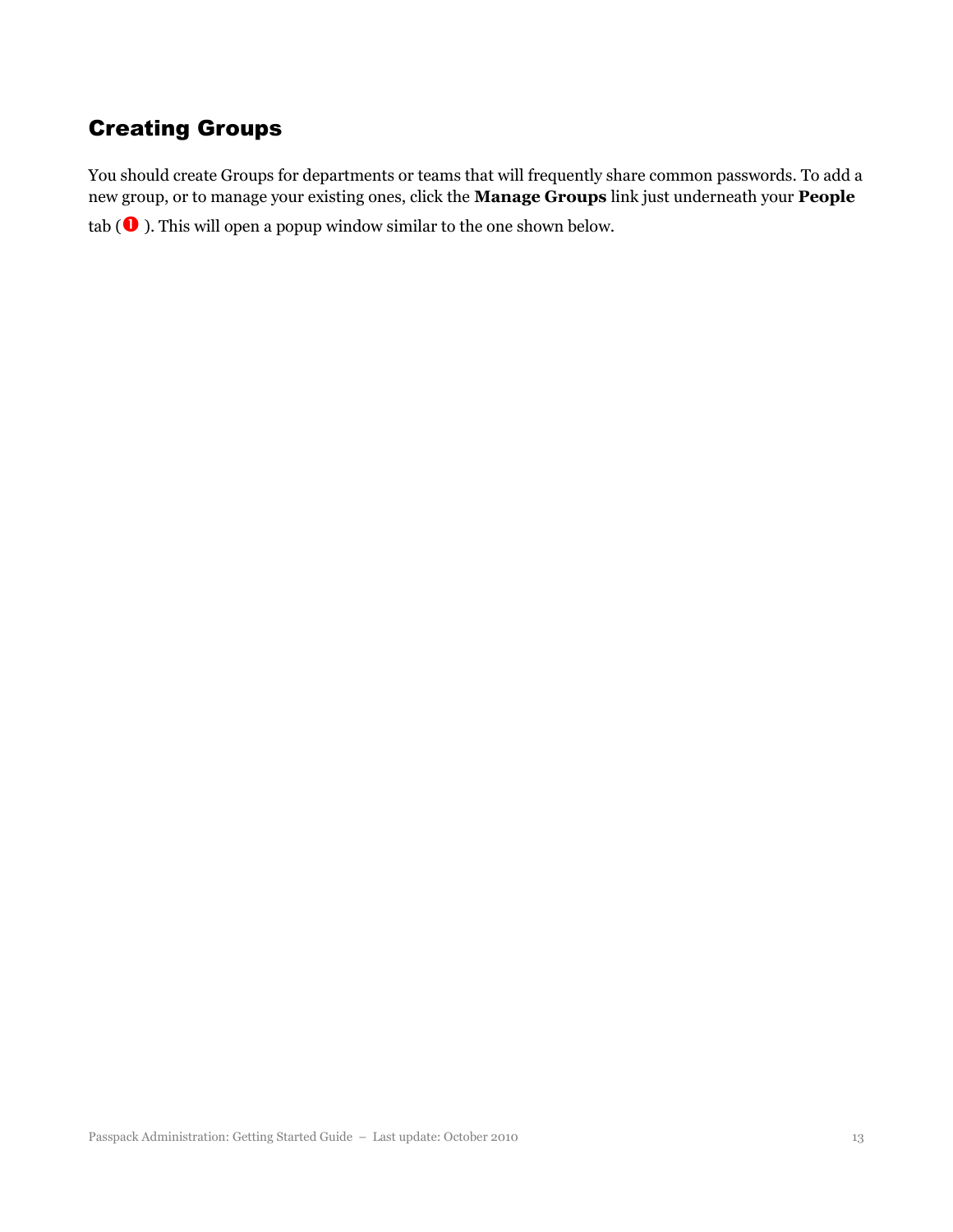| People<br>Passwords<br>Home                            | <b>Group manager</b> | close                           |
|--------------------------------------------------------|----------------------|---------------------------------|
| Manage Groups                                          | Your groups          |                                 |
|                                                        | Admin                | ₩                               |
|                                                        | $\triangleright$ Dev | $\mathscr{P}$ $\bar{w}$         |
| Your nickname is Th                                    | Marketing            | $\mathscr{P}$ $\mathbb{\hat{}}$ |
|                                                        | <b>Personal</b>      | $\mathscr{P}$ $\bar{w}$         |
|                                                        | <b>Support</b>       | P<br>命                          |
| Quick Filters                                          | Create a new group   |                                 |
| Everyone (536)<br>X→ Your shared users (67)<br>$A = 1$ | <b>Cancel</b>        | OK                              |

**◯** List of existing groups. Use the arrow next to the name to see all the shared users assigned to that group. If the arrow does not appear, the group is empty.

➌ Use these controls to modify the name of the group, or to delete it. Any entries that had been shared with that group, will be unshared from all users assigned to the deleted group (the entries will disappear from their accounts). One exception would be in the event a user *also* belongs to a different group which also has access to the same entries.

➍ Click **Create a new group** and you will be able to add a new group to the list.

**S** Click **OK** to apply all your changes. If you have deleted any groups with users or entries in it, you may have to wait a moment while Passpack propagates all the changes. Please remember Passpack uses very secure, very heavy encryption, so it may take just a moment.

Again - we suggest you logout of your account, then log back in before proceeding.

You can add more Groups, remove or rename them as your organization changes.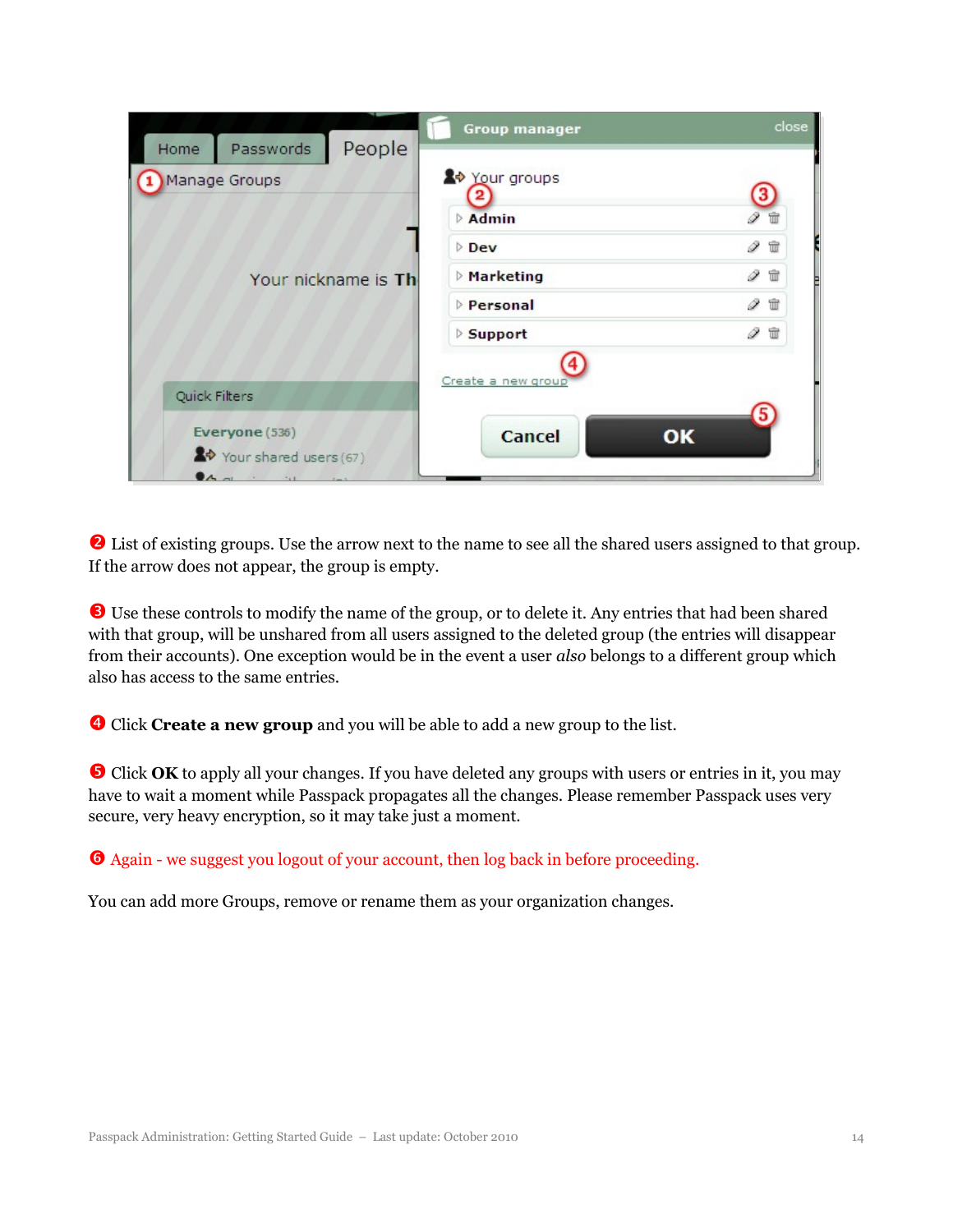# Import Your Passwords

Passpack lets you quickly import passwords from any other password manager with the standard *Comma Separated Values* (CSV) format. It takes longer to explain than to do, so don't get put off by the length of this section. Since not all programs use the CSV format, we've also built-in some helpers for:

- KeePass Password Safe XML
- Roboform Logins/Passcards
- Clipperz JSON
- Password Plus

Open your exported password file. Select all and copy the text, then go to **Tools > Import** in your Passpack account. Select either the **Comma Separated Values** or the name of the password program you have exported from. Press **Continue** to proceed to the next screen.

| Import Passwords from Standard CSV format<br>Copy the text from your file and paste it in the field below.<br>Your imported entries will be added to your account - current entries will not be removed. |
|----------------------------------------------------------------------------------------------------------------------------------------------------------------------------------------------------------|
| Choose the field separator  Choose the field delimitator                                                                                                                                                 |
| Quote (")                                                                                                                                                                                                |
| Apostrophe (')                                                                                                                                                                                           |
|                                                                                                                                                                                                          |
|                                                                                                                                                                                                          |
| Click on the name of the first value.<br>Link<br>Email<br><b>Notes</b><br>Tags<br>If you don't select anything, all the fields will be used in default order.<br>Skip header row                         |
|                                                                                                                                                                                                          |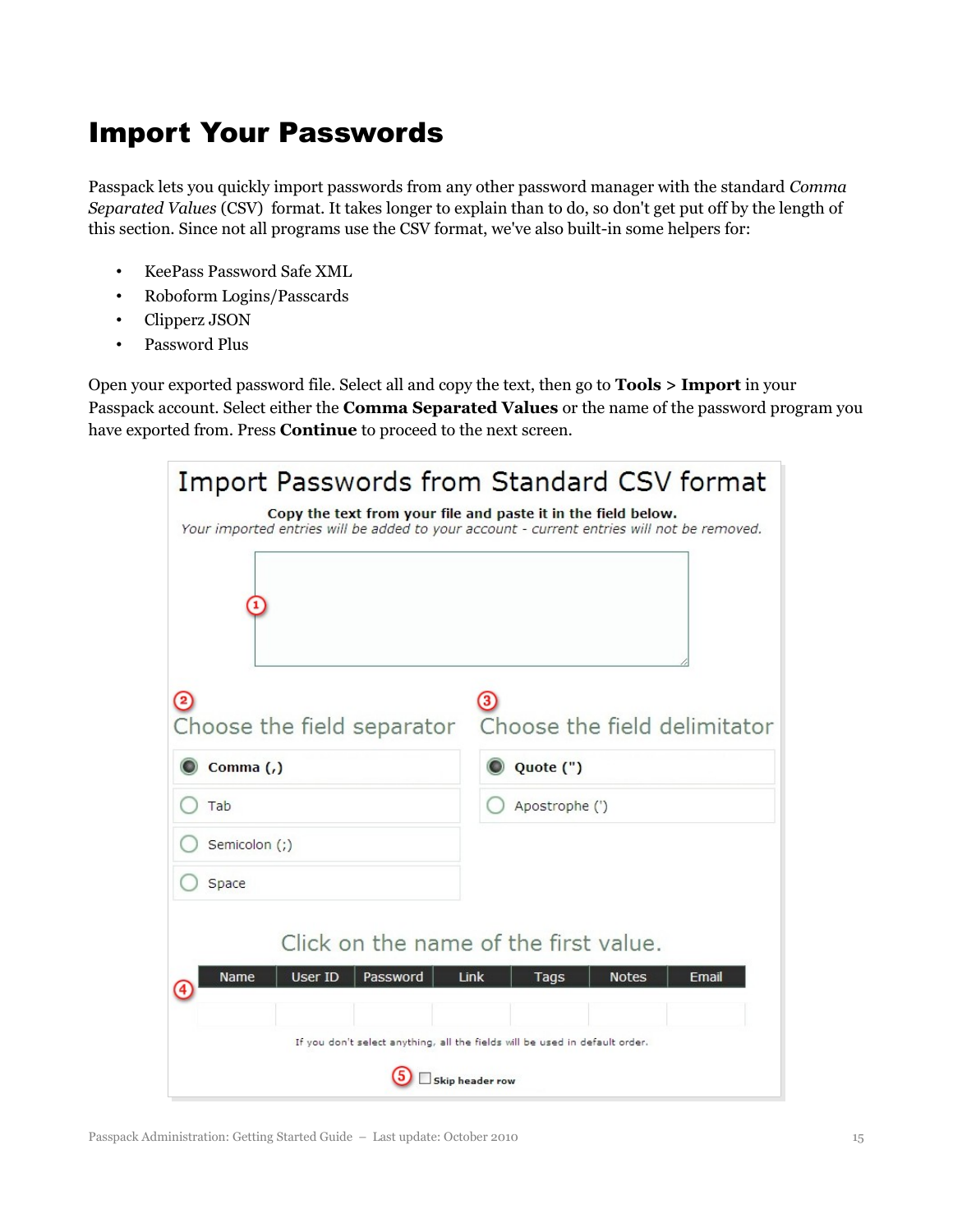➊ Paste your copied text into the large textbox.

**☉ S** You will only see these options when importing a standard CSV. Despite the name (Comma Separated Values), the CSV format is often loosely interpreted. Your data file may use actual commas to separate the fields, or it may use tabs, semicolons or some other character. Have a look at your CSV file and check to make sure that it actually uses commas. If not, make any needed adjustments here.

➍ Your next step is to put the values in order. To put the fields in the proper sequence, just click the black boxes in the order you'd like them to appear and they will move into the slots below. If you're not sure what the order should be, have a look at the first line of text from your CSV and you'll surely be able to make some sense of it. For example, if the first line of the file looks like this:

Amazon,tarak, 9djn3y728s, http://www.amazon.com, shopping

Then you can be pretty sure that Amazon is the *Entry Name*, tarak is the *User ID*, djn3y728s looks like the *Password*, http://www.amazon.com is clearly the *Link*, shopping is a category so that'll be a *Tag* in your Passpack account,and there does not appear to be any *Notes* or *Email*. Here's what the ordered fields should look like for this example:

|              |            |             |           |                  | Click on the name of the sixth value. (start over) |
|--------------|------------|-------------|-----------|------------------|----------------------------------------------------|
| <b>Notes</b> | Email      |             |           |                  |                                                    |
| 1: Name      | 2: User ID | 3: Password | $4:$ Link | $5: \text{Tags}$ |                                                    |

It's OK to that the *Notes* and *Email* values were left unclicked. You are not required to use them all. If you make a mistake, just click the **start over** link.

**S** Sometimes the first line of your file will actually be a description of the values. That will make choosing the order much easier. In this case, you should also tick the **Skip header row** checkbox. This will keep Passpack from importing those labels as if they were a real password entry.

Once you're ready, press the **Continue** button. If there are any problems, this is when Passpack will let you know. If it's anything you can't figure out, just ask for help. If everything is ok, Passpack will take you to the next screen with a preview of your data.

Make sure that the values are in the order you expect them to be. If so, press **Continue** and they will be added to your Passpack account. If you need to make changes, press **Cancel** and you can start over. Once you're done, press the red **Save All** button – this is important – then delete the export file from your computer.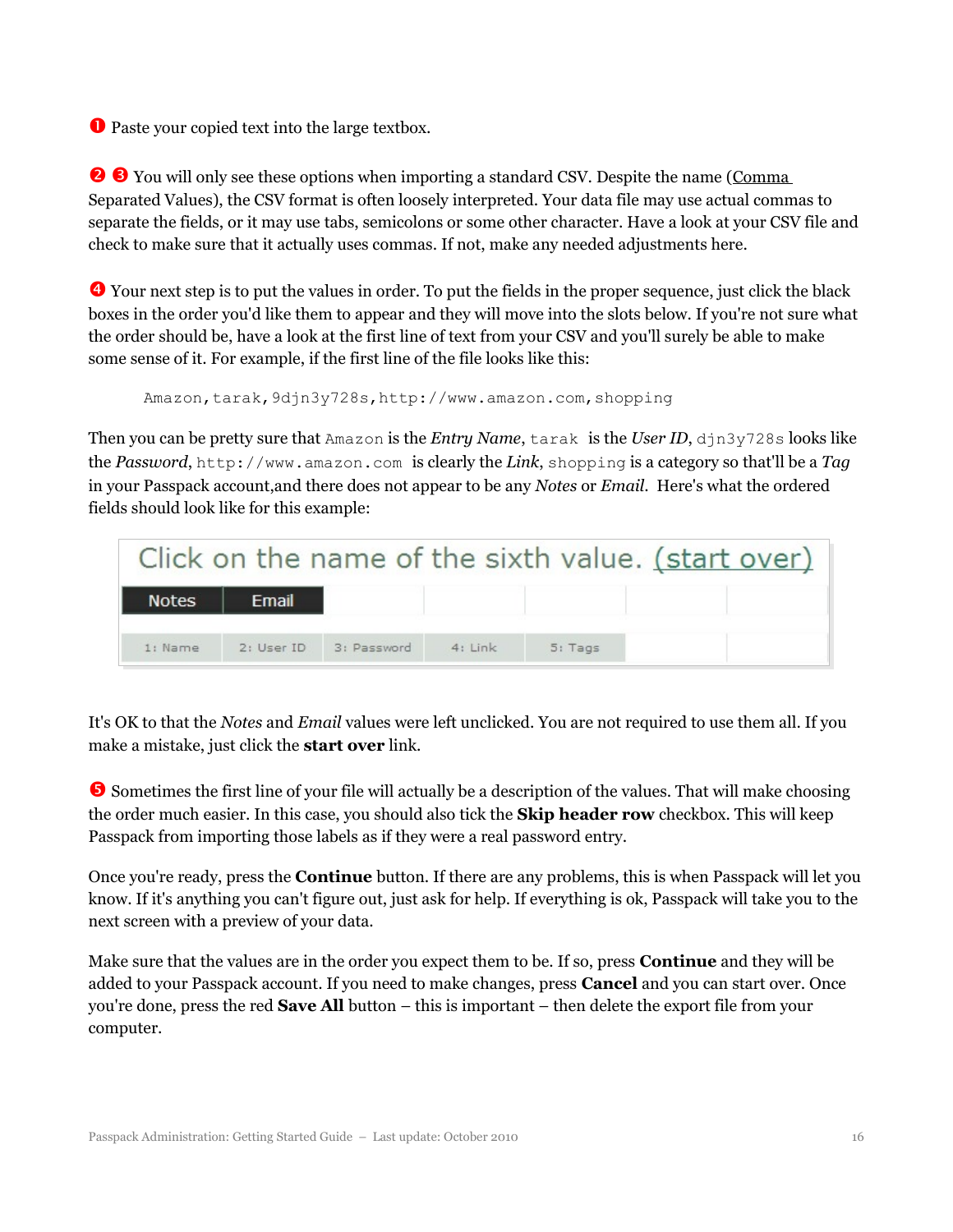# Sharing Passwords

# One By One

Click on an entry in your password list to open the Entry Window. On the right-hand side, you'll see some tabs. Click **Sharing**. You 'll then see a list of people and groups that you can share with. Tick the checkbox next to a name and two additional options will appear.

| <b>Name</b>       | 20<br>Bluehost Reseller account                                     | <b>Sharing</b> $(2)$ Owner<br>Options<br>Notes           |
|-------------------|---------------------------------------------------------------------|----------------------------------------------------------|
| User ID           |                                                                     | 2→ You are sharing this entry with 2 people.             |
|                   | a jackieodesign.com                                                 | Marketing                                                |
| Password          | · 一部の全部の全部の全部の全部の全国 show                                            | view only<br>view & modify                               |
|                   | Click above to select password, then copy.<br>Show password history | Artichoke Palace                                         |
|                   |                                                                     | v<br><b>Joe Programmer</b><br>view only<br>view & modify |
| Link $\mathcal O$ | ® https://www.bluehost.com/                                         |                                                          |
| Email             | $\circ$                                                             |                                                          |
| Tags              | @ email ftp host                                                    |                                                          |

Choose **view only** and you will allow the person to see and use auto-login for the password, but not make any changes (this is the default). Choose **view & modify** to allow the other person to make and save changes to your entry. Press the **OK** button when you're done. From this point onward, any changes made to the entry will automatically available all shared users and groups.

Entries that you have shared with others, are orange – this corresponds to the orange  $\blacksquare$ SHARING tag in your password list. Entries that have been shared with you *by* others are black, and have a corresponding black SHARING tag in our password list.

# Bulk Sharing

You can access the bulk editing features in your **Passwords** tab by clicking on the link **Bulk edit your entries** located directly underneath it.

To share multiple entries, you must first select them. To locate the entries you'd like to select, you may use all of the usual navigation tools. Once you have located an entry, tick the checkbox to the left of the entry name. When you have completed your selection, choose **Share selected entries with...** from the **Apply an Action** menu to the top right of your selected password list.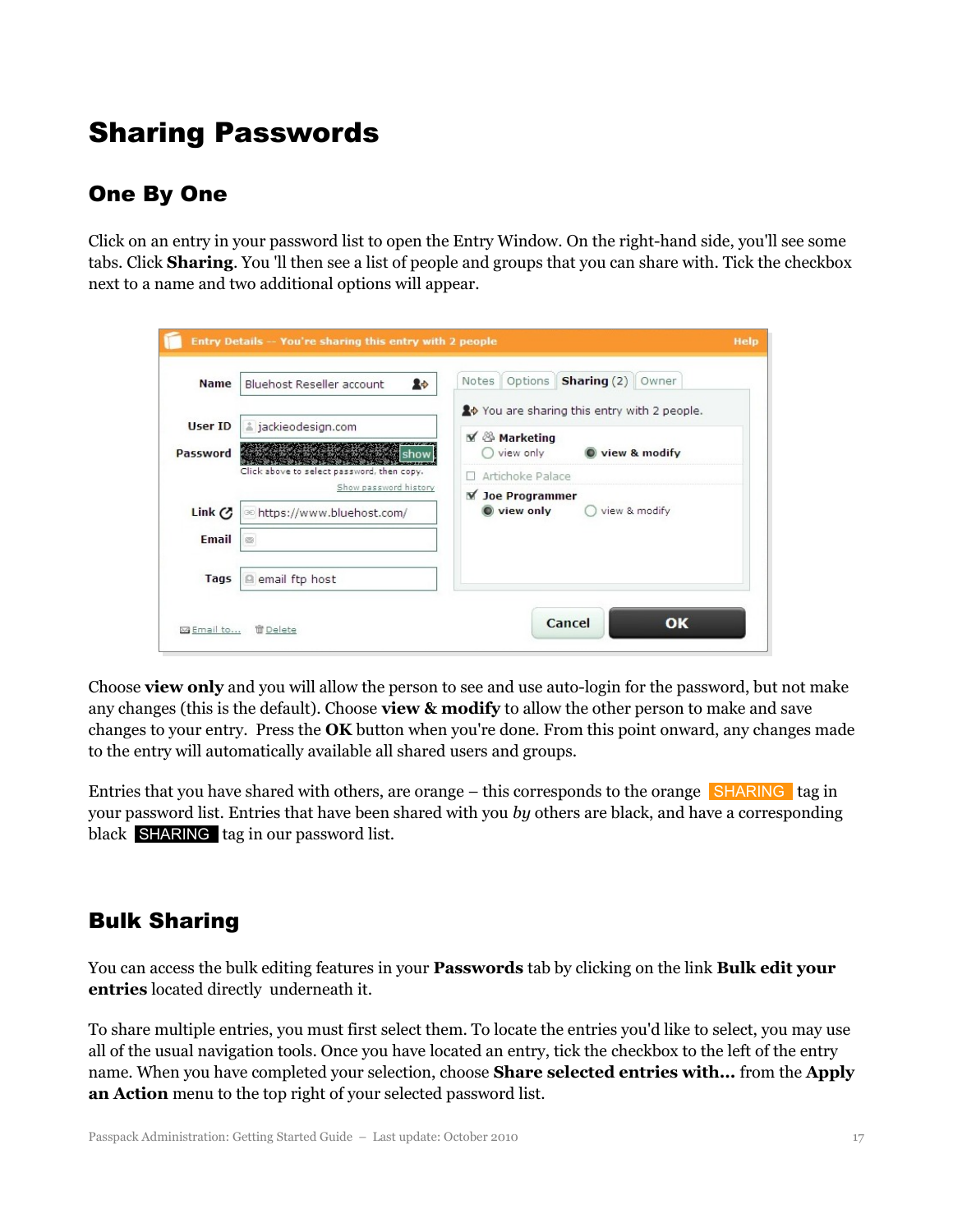# More Popular Features

### Auto-Login to Websites with *Passpack It!*

To login to a website with the *Passpack It!* Button, first make sure you have installed it. Go to **Auto-login > Install your Button**, then drag the button you see on the screen up into your browser bar. Most of the time it's easy enough, but if you have troubles installing, read the instructions here:<http://bit.ly/ppinstall>

Once installed, there are two ways you may choose to use your button.

#### The Tried & True Click-Through Method

#### **Do this once:**

• Login to Passpack

#### **Then do this every time you want to login to a website:**

- Click on the  $\overline{A}$  icon next to a password in your list
- The website will open in a new window or tab
- Navigate to the login page if you're not already on it
- Click your *Passpack It!* button ... and Passpack will log you in

#### 1 Click Login While You Browse

#### **Do this once:**

- Login to Passpack
- Turn on 1 Click Login.
- You leave Passpack open in the background and browse the web at your leisure all day long.

#### **Then do this every time you want to login to a website:**

• Navigate the web as usual. Click your *Passpack It! B*utton on a login page. Passpack will log you in.

If you'd like to skip some of these steps, you can play with a lot of different options. Read this article for more information:<http://help.passpack.com/knowledgebase/idx.php/1/166/>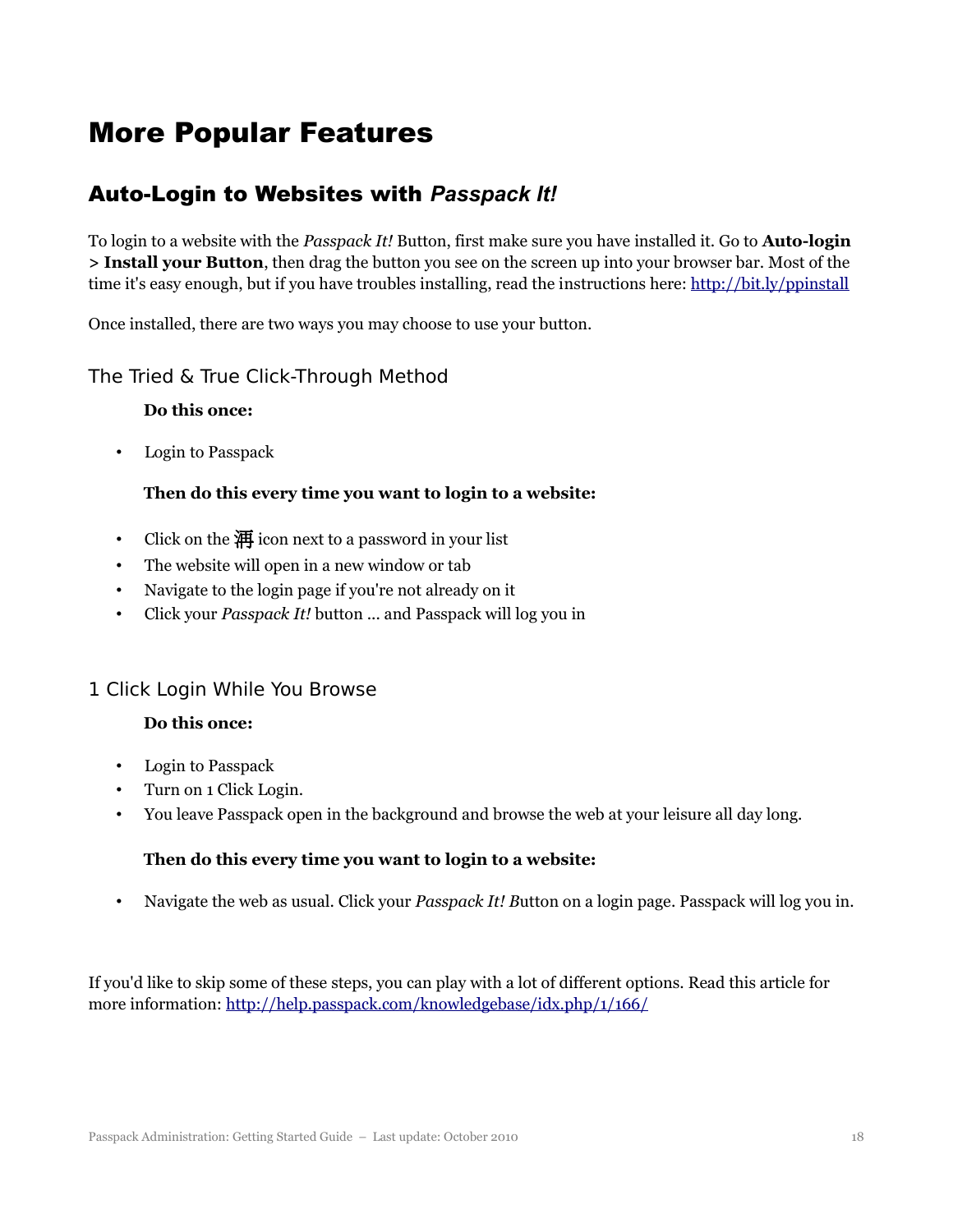# Letting Staff Save Entries to the Central Repository

Whoever creates the entry is considered the *owner*. In order for your staff to save one of their entries to the central repository, they should use the Owner tab in the Entry Window. If there are many passwords to transfer at once, they may use the **bulk editing** mode.

*You must explicitly accept a transfer of ownership*. Whenever ownership is transferred to your main company account, you will see a **pending** option in your Quick Filters pane. Click this to see all entries pending acceptance. You may accept them one by one from within the entry window's **Owner** tab.

By default, the person who transfered them to you will maintain a copy in sharing. You may change this as you normally would change any sharing settings for an entry.

### Making Large Accounts Load Faster

If you have a large account (with 50 entries or more), you may start to notice that Passpack is sluggish load up when you sign in. This is because there are many password entries to unpack (decrypt) all at once. To make Passpack load more quickly, you can set the most used entries as **Favorites**, the go to **Settings > Startup Options** and choose one of the options available for loading favorites first.

- Setting Favorites <http://help.passpack.com/knowledgebase/idx.php/0/118/>
- Setting Startup Options <http://help.passpack.com/knowledgebase/idx.php/30/143/>

# Passpack Desktop & Backing Up Your Data

Frequent data backups are good practice. To make a backup of the password entries in your Passpack account, go to **Tools > Backup** and follow the on screen instructions. Backups are encrypted and so are safe to save on your computer.

Backups may be restored into your account under **Tools > Restore**. You may also want to download a copy of *Passpack Desktop* to use as a backup reader in the event you do not have access to Passpack.com.

Passpack maintains three downloadable copies on three different servers. This ensures you can always get a copy of Passpack Desktop – even in the rare event of a Passpack application outage. Here are the links:

- Download via Passpack.com <http://passpack.com/en/passpack-desktop>
- Download via Passpack Help Center http://help.passpack.com/latestdesktop
- Download via Adobe Marketplace <http://bit.ly/djkkQ3>

As an alternative to manual backups and restores, Passpack Desktop comes complete with a fast & simple synchronize feature. More information is available here:<http://bit.ly/ppsync>